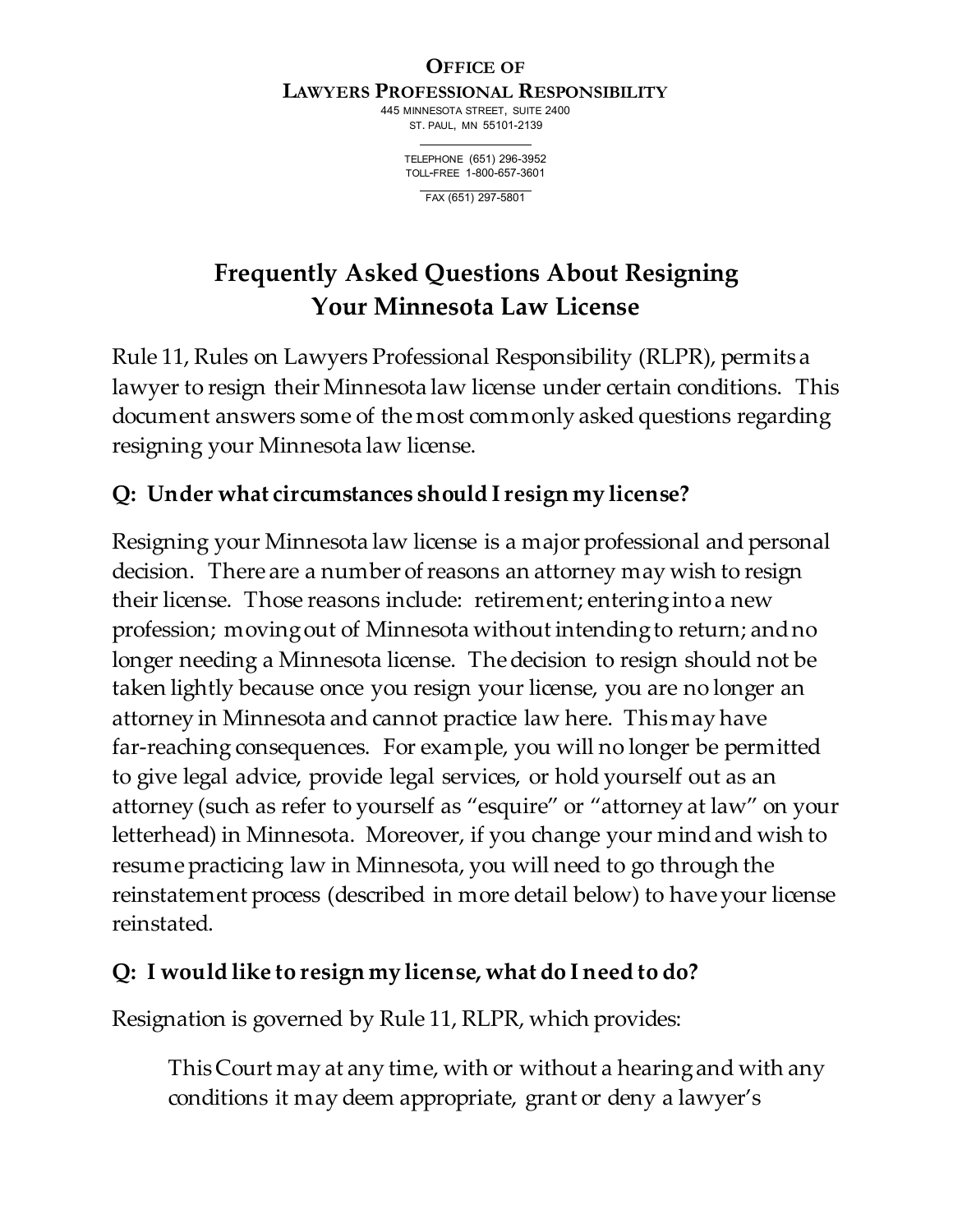petition to resign from the bar. A copy of a lawyer's petition to resign from the bar shall be served upon the Director. The petition with proof of service shall be filed with this Court. If the Director does not object to the petition, the Director shall promptly advise the Court. If the Director objects, the Director shall also advise the Court, but then submit the matter to a Panel, which shall conduct a hearing and make a recommendation to the Court. The recommendation shall be served upon the petitioner and filed with the Court.

Therefore, pursuant to Rule 11, RLPR, to resign your license, you need to file a petition with the Minnesota Supreme Court and serve a copy of that petition on the Director of the Office of Lawyers Professional Responsibility. Proof that you served the petition on the Director must also be filed with the Court.

#### **Q: Is there a fee to file a petition to resign?**

No, there is no fee for filing a petition to resign.

#### **Q: Rule 11, RLPR, does not indicate what a petition to resign needs to include. What should I include in my petition to resign? Do you have a sample petition?**

A petition to resign should include the following information:

- Date of admission to the Minnesota Bar and license number;
- All jurisdictions in which you are admitted or, in the alternative, an affirmative statement that you are not admitted in any other jurisdictions;
- Whether you have been publicly disciplined in any jurisdictions;
- Whether you have any public discipline actions pending against you;
- Whether you are a party to or representing anyone on any pending legal proceedings in the State of Minnesota; and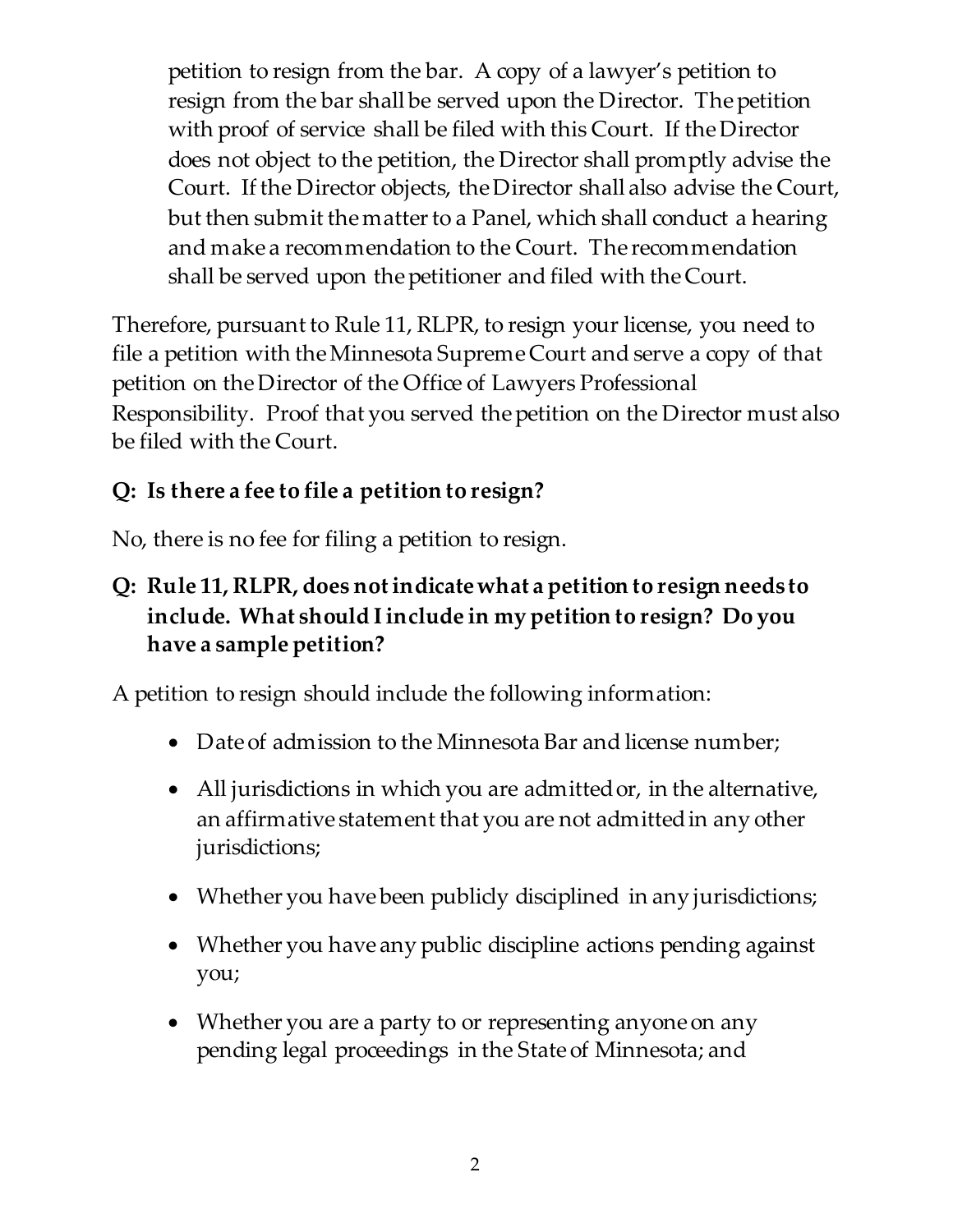• The petition must also be notarized or contain a declaration under penalty of perjury that everything you have stated in the petition is true and correct.

For your reference, a sample petition to resign can be found **here**.

# **Q: Why is it necessary to disclose whether I have any public discipline actions pending in order to resign my Minnesota license?**

The Court has consistently held that a lawyer may not resign from the practice of law while the subject of a disciplinary matter. In *In re Davison*, 773 N.W.2d 791, 792 (Minn. 2009), the Court denied the lawyer's request to resign when "disciplinary charges alleging serious misconduct are pending." *See also In re Perez*, 688 N.W.2d 562, 567 (Minn. 2004); *In re McCoy*, 447 N.W.2d 887, 891 (Minn. 1989). Consistent with this, the Director has taken the position that attorneys should be in good standing in order to resign from the practice of law. If you are suspended or not in good standing, the Director will likely object to your petition to resign. If you are suspended or not in good standing, the Director may require you to first reinstate your license and place yourself in good standing in order to resign.

#### **Q: Why is it necessary to disclose whether I am a party to or representing a party in any pending legal proceedings in order to resign my Minnesota license?**

Resigning your license means you will no longer be licensed to practice law. If you are currently representing a client in a matter, or representing yourself in pending litigation, your resignation may have unintended consequences in those proceedings. If the Director is aware that you are involved in any pending legal proceedings, this will allow us to follow-up on the matter to ensure that you address or are aware of any unintended consequences of your resignation on those legal proceedings.

# **Q: Once I have prepared my petition to resign, what do I need to do next?**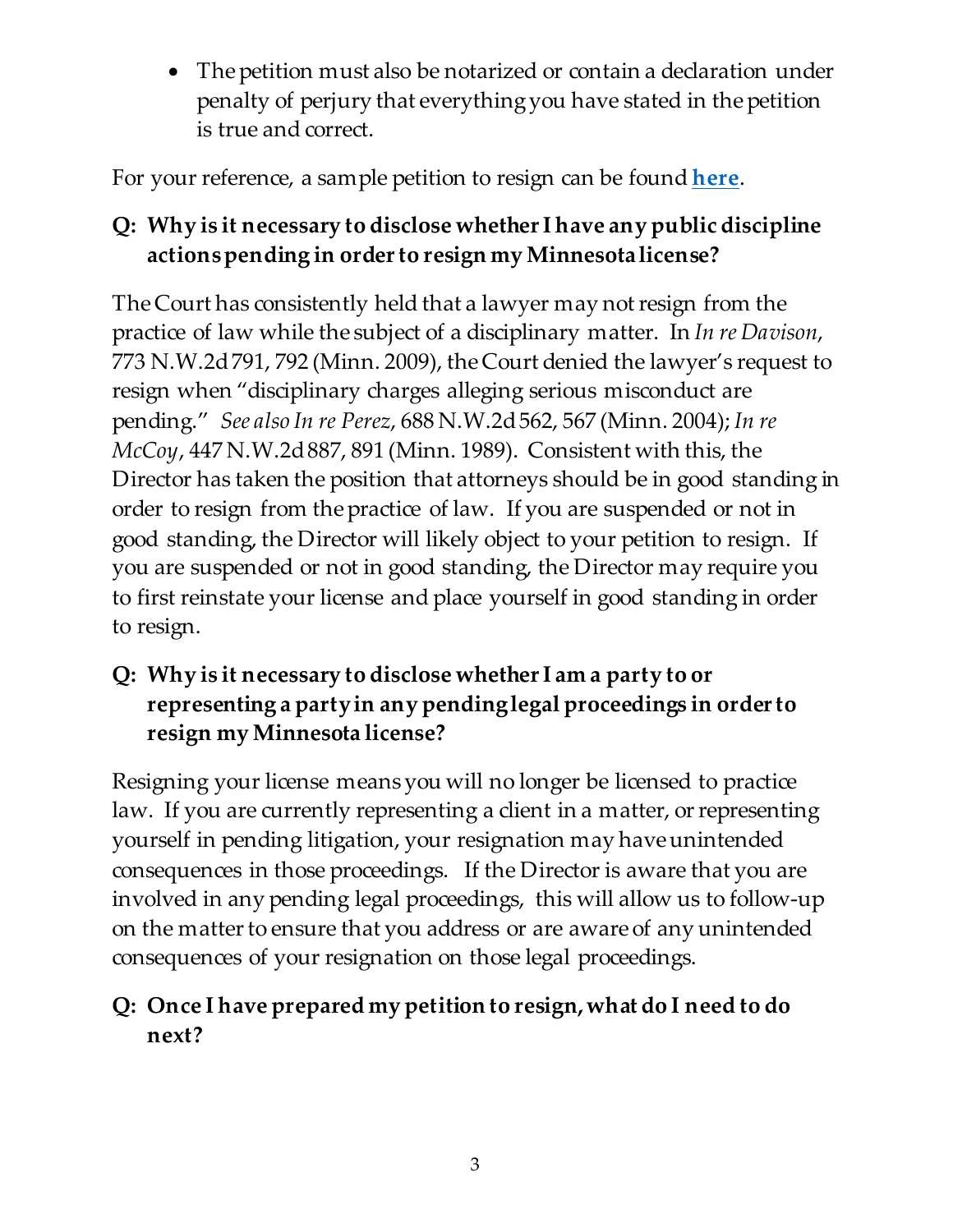Rule 11, RLPR, requires that you serve the petition to resign on the Director's Office. You can serve the Director by mailing your petition to:

> Office of Lawyers Professional Responsibility Attn: Resignations Department 445 Minnesota Street, Suite 2400 St. Paul, MN 55101-2139

You must also file your petition to resign, along with your proof of service of the petition, with the Clerk of Appellate Courts. For your reference, a sample proof of service can be found **here**. If you are an e-filer, you may efile your petition and proof of service with the Court. You may also send the petition and proof of service to this address:

> 305 Minnesota Judicial Center 25 Rev. Dr. Martin Luther King, Jr. Boulevard St. Paul, MN 55155

### **Q: After I have served the Director's Office with my petition to resign and filed the petition, along with my proof of service with the Court, what happens next?**

The Director will review your petition to determine if it contains all the necessary information or if there are any questions or concerns raised based on the information contained in your petition. If your petition is missing information, or if the Director has additional questions, the Director will notify you of any deficiencies or concerns. Under Rule 11, RLPR, the Director may object to your petition to resign. Once all the information has been provided and reviewed, and the Director does not object, the Director will then inform the Supreme Court that the Director does not object to your petition to resign.

If the Director objects to your petition, Rule 11, RLPR, requires that the Director advise the Court of the objection and then submit the matter to a Panel of the Lawyers Professional Responsibility Board to conduct a hearing and make a recommendation to the Court. In either instance, you will receive a copy of the Director's communication to the Supreme Court. Grounds on which the Director's Office may object include if you have